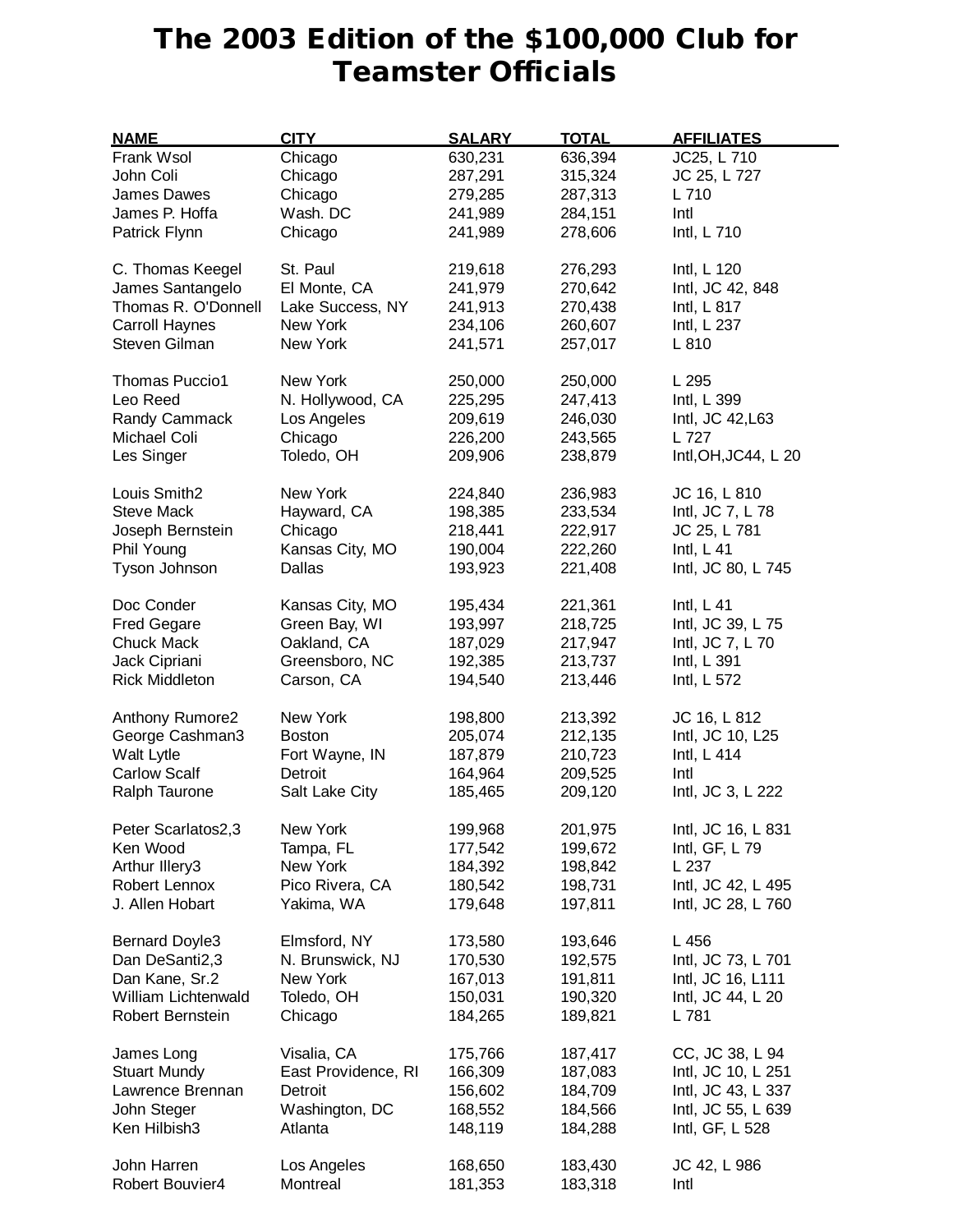| <b>Richard Volpe</b>    | Washington, DC   | 157,545 | 182,907 | Intl, L 550            |
|-------------------------|------------------|---------|---------|------------------------|
| <b>Ernest Sowell</b>    | Houston          | 176,299 | 179,251 | L 747                  |
| Leon Smith              | Seattle          | 133,836 | 178,995 | Intl, L 117            |
| <b>Frank Gillen</b>     | Philadelphia     | 144,285 | 177,677 | PA, JC 53, L 500       |
| <b>Edward Keyser</b>    | Philadelphia     | 159,485 | 176,476 | Intl, PA, JC 53, L 500 |
| <b>Robert Barnes</b>    | Waukegan, IL     | 168,050 | 176,278 | JC 25, L 301           |
| John Murphy             | <b>Boston</b>    | 150,701 | 175,883 | Intl, L 122            |
| Fred Zuckerman2         | Louisville, KY   | 164,712 | 175,683 | Intl, KW, JC 94, L 89  |
| Rome Aloise             | San Leandro, CA  | 143,389 | 175,369 | Intl, JC 7, L 853      |
| David Robinson          | Saginaw, MI      | 123,978 | 171,700 | Intl, JC 43, L 486     |
| David Laughton          | Manchester, NH   | 150,740 | 171,562 | Intl, BR, JC 10, L 633 |
| Ken Hall                | Charleston, WV   | 143,593 | 171,237 | Intl, KW, JC 94, L 175 |
| <b>Terrence Hancock</b> | Chicago          | 149,970 | 169,884 | Intl, L 731            |
| <b>Robert White</b>     | Joliet, IL       | 161,451 | 168,329 | Intl, JC 25, L 179     |
| John Dulczak            | Philadelphia     | 150,974 | 166,278 | L 837                  |
| Thomas J. O'Donnell     | Lake Success, NY | 150,000 | 164,582 | L 817                  |
| James Gilmore           | Waterbury, CT    | 148,341 | 164,268 | JC 10, L 677           |
| <b>Richard Bell</b>     | Washington, DC   | 148,960 | 163,431 | Intl                   |
| Nicholas Mancuso2       | New York         | 146,869 | 162,748 | JC 16, L 237           |
| Ronald McClain5         | Des Moines, IA   | 143,913 | 161,862 | Intl, L 147            |
| Frank Gallegos2         | Salinas, CA      | 133,296 | 160,590 | Intl, CC, JC 7, L 890  |
| <b>Edward Doyle</b>     | Elmsford, NY     | 141,670 | 160,561 | L 456                  |
| Danny Bruno3            | Covina, CA       | 133,225 | 159,773 | L 396                  |
| Gerald Hood             | Anchorage, AK    | 134,021 | 159,738 | L 959                  |
| Cheryl Johnson          | Toledo, OH       | 126,375 | 158,776 | Intl, $L$ 20           |
| Danny Barton            | Indianapolis     | 145,372 | 158,596 | Intl, JC 69, L 135     |
| <b>Gary Witlen</b>      | Washington, DC   | 143,570 | 158,181 | Intl                   |
| John Kikes              | Hayward, CA      | 131,339 | 157,082 | Intl, $L$ 78           |
| Gary Labarbera2         | Lake Success, NY | 140,273 | 156,601 | JC 16, L 282           |
| <b>Richard Smith</b>    | Chicago          | 150,000 | 155,645 | L 781                  |
| Joseph Tramontana       | Mountainside, NJ | 149,390 | 155,429 | L 863                  |
| Michael Mathis          | Washington, DC   | 129,916 | 155,027 | Intl                   |
| Paul Walsh              | <b>Boston</b>    | 144,437 | 153,239 | Intl, JC 10, L 379     |
| Patrick Kelly           | Orange, CA       | 130,356 | 153,237 | L 952                  |
| Anthony Judge           | Chicago          | 138,161 | 152,858 | JC 25, L 706           |
| James McCall            | Washington, DC   | 138,262 | 152,006 | Intl                   |
| John Williams           | Seattle          | 132,153 | 150,454 | Intl, JC 28, L 117     |
| Joel Sosinsky           | New York         | 146,663 | 150,365 | Intl, L 237            |
| <b>Ernie Yates</b>      | Daly City, CA    | 144,260 | 149,456 | JC 7, L 665            |
| Ernie Soehl2            | Union City, NJ   | 131,100 | 149,114 | Intl, L 701            |
| Anthony Cousimano       | N. Hollywood, CA | 132,878 | 149,028 | L 399                  |
| Becky Strzechowski      | Chicago          | 131,538 | 148,800 | L 727                  |
| Robert Bayusik          | New Haven, CT    | 134,900 | 148,185 | L 443                  |
| Joseph Molinero         | Pittsburgh       | 129,403 | 147,489 | Intl, L 211            |
| Ron Larson              | Sioux Falls, SD  | 138,403 | 147,336 | L 749                  |
| <b>Robert Morales</b>   | San Francisco    | 141,257 | 147,184 | Intl, JC 7, L 350      |
| <b>William Moore</b>    | Topeka, KA       | 112,149 | 147,083 | Intl, MK, JC 56, L 696 |
| <b>Thomas Gesualdi</b>  | Lake Success, NY | 123,669 | 146,983 | L 282                  |
| Donna Santoro           | New York         | 136,738 | 146,623 | L 810                  |
| Harry Dellinger, Jr.    | Washington, DC   | 132,720 | 146,142 | Intl                   |
| Alphonse Rispoli, Jr.   | Mountainside, NJ | 137,763 | 145,333 | JC 73, L 863           |
| Larry Kudla             | Lake Success, NY | 123,669 | 144,894 | L 282                  |
| Keith Gleason           | Peoria, IL       | 138,821 | 144,603 | Intl, JC 65, L627      |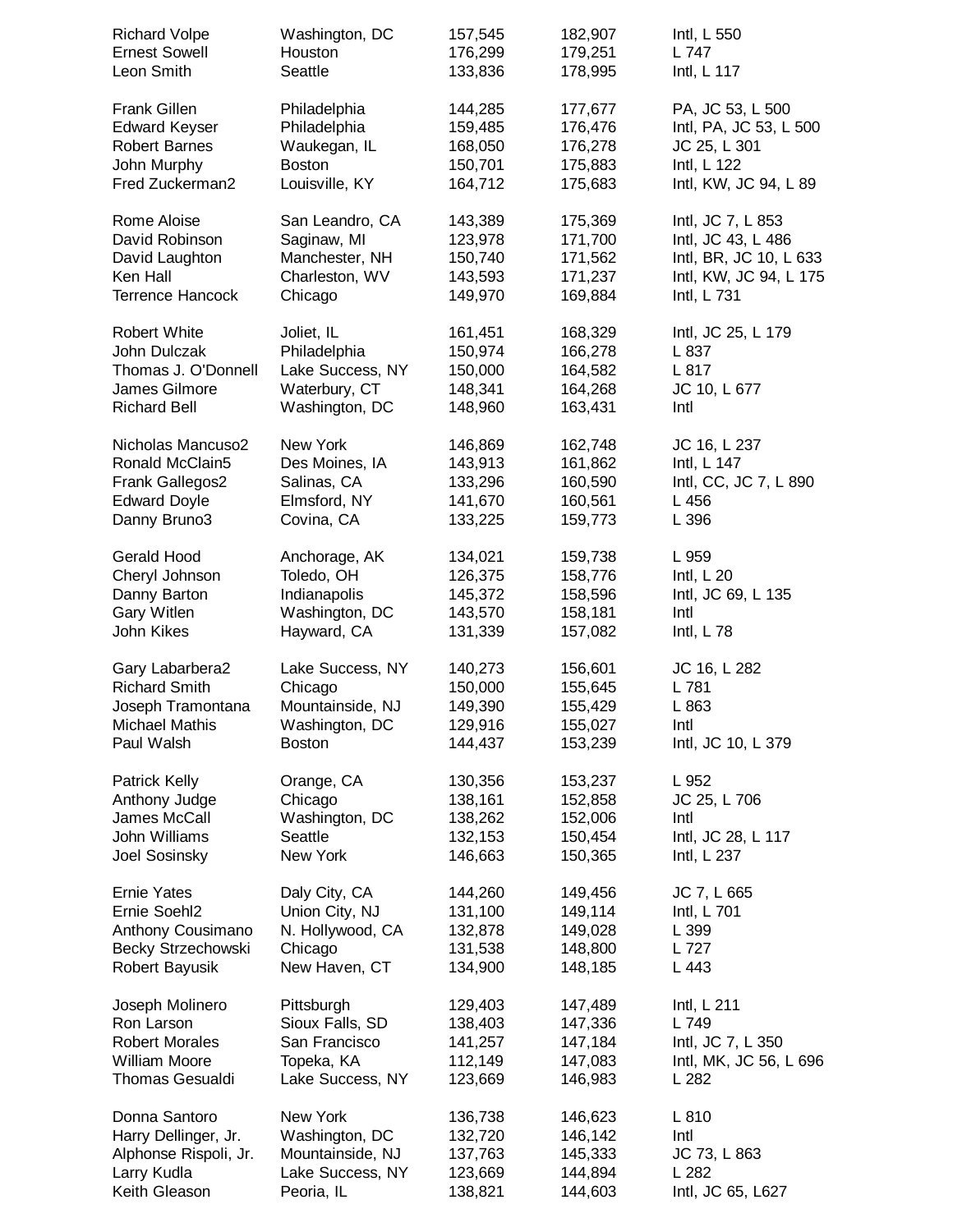| Joseph Bennetta2                                                                                                            | Bridgeport, CT                                             | 124,975                                             | 144,186                                             | Intl, L 191                                                                      |
|-----------------------------------------------------------------------------------------------------------------------------|------------------------------------------------------------|-----------------------------------------------------|-----------------------------------------------------|----------------------------------------------------------------------------------|
| <b>Thomas Custer</b>                                                                                                        | Chicago                                                    | 131,206                                             | 143,660                                             | JC 25, L 673                                                                     |
| Dennis Weinert                                                                                                              | Dayton, OH                                                 | 130,711                                             | 142,972                                             | Intl, OH, JC 41, L 957                                                           |
| <b>Richard Hendershot</b>                                                                                                   | New York                                                   | 139,401                                             | 142,355                                             | L 237                                                                            |
| <b>Charles Harple</b>                                                                                                       | Washington, DC                                             | 119,280                                             | 141,635                                             | Intl                                                                             |
| Brad Slawson, Sr                                                                                                            | St. Paul                                                   | 116,382                                             | 140,985                                             | Intl, L 120                                                                      |
| Chris Griswold                                                                                                              | El Monte, CA                                               | 109,750                                             | 140,829                                             | L 986                                                                            |
| Mary Salmeron                                                                                                               | El Monte, CA                                               | 129,250                                             | 140,814                                             | L 986                                                                            |
| <b>Paul Gattus</b>                                                                                                          | Lake Success, NY                                           | 123,669                                             | 139,773                                             | L 282                                                                            |
| Harry Nespoli2                                                                                                              | New York                                                   | 138,075                                             | 139,575                                             | L 831                                                                            |
| Ray Benning, Jr.                                                                                                            | El Monte, CA                                               | 107,160                                             | 139,411                                             | Intl, L 986                                                                      |
| Daniel Kane, Jr.2                                                                                                           | New York                                                   | 130,769                                             | 139,358                                             | Intl, JC 16, L 202                                                               |
| <b>Howard Redmond</b>                                                                                                       | New York                                                   | 129,615                                             | 139,350                                             | Intl, L 804                                                                      |
| Roy Marshall2                                                                                                               | Washington, PA                                             | 124,076                                             | 138,758                                             | PA, JC 40, L 585                                                                 |
| William Hamilton                                                                                                            | Philadelphia                                               | 105,209                                             | 138,756                                             | Intl, JC 53, L 107                                                               |
| Dennis Raymond                                                                                                              | Waterbury, CT                                              | 122,447                                             | 137,856                                             | Intl, L 677                                                                      |
| R. Hann                                                                                                                     | Orange, CA                                                 | 116,778                                             | 137,414                                             | L 952                                                                            |
| Robert Kelly2                                                                                                               | New York                                                   | 134,925                                             | 136,425                                             | L 831                                                                            |
| Val Fiorillo                                                                                                                | Mountainside, NJ                                           | 127,790                                             | 136,222                                             | L 863                                                                            |
| <b>Michael Sweeny</b>                                                                                                       | Chicago                                                    | 125,694                                             | 135,955                                             | L 710                                                                            |
| William Woldman                                                                                                             | Chicago                                                    | 129,120                                             | 135,942                                             | L 731                                                                            |
| Denis Taylor                                                                                                                | <b>Baltimore</b>                                           | 124,291                                             | 135,670                                             | Intl, JC 62, L 355                                                               |
| Patricia Stryker                                                                                                            | New York                                                   | 134,740                                             | 135,174                                             | L 237                                                                            |
| R. Petterson                                                                                                                | N. Hollywood, CA                                           | 116,153                                             | 135,005                                             | L 399                                                                            |
| <b>Edmond Burke</b>                                                                                                         | Las Vegas                                                  | 123,130                                             | 134,855                                             | Intl, L 631                                                                      |
| <b>Charles Crawley</b>                                                                                                      | Houston                                                    | 121,315                                             | 134,730                                             | Intl, JC58, L 988                                                                |
| <b>Walter Williams</b>                                                                                                      | N. Hollywood, CA                                           | 118,226                                             | 134,407                                             | L 399                                                                            |
| Donald DiLeo                                                                                                                | Newark, NJ                                                 | 128,004                                             | 133,298                                             | JC 73, L 408                                                                     |
| Kenneth Haarala                                                                                                             | Los Angeles                                                | 113,100                                             | 133,298                                             | L63                                                                              |
| Paul Kenny                                                                                                                  | Los Angeles                                                | 110,428                                             | 133,108                                             | L 630                                                                            |
| <b>Richard Foley</b><br><b>Anthony Cornelius</b><br><b>Greg Nowak</b><br>John Perry<br>Michael McLaughlin, Sr San Francisco | Worcester, MA<br>Green Bay, WI<br>Detroit<br><b>Boston</b> | 119,176<br>120,435<br>107,235<br>115,163<br>124,913 | 132,952<br>132,865<br>132,848<br>132,661<br>132,563 | JC 10, L 170<br>Intl, L 75<br>Intl, JC 43, L 1038<br>Intl, $L$ 82<br>Intl, L 856 |
| T. Marchetti                                                                                                                | N. Hollywood, CA                                           | 116,153                                             | 131,627                                             | L 399                                                                            |
| M. Masoner                                                                                                                  | N. Hollywood, CA                                           | 111,778                                             | 130,472                                             | L 399                                                                            |
| <b>Robert Belans</b>                                                                                                        | Miami                                                      | 119,543                                             | 129,557                                             | Intl, GF, L 769                                                                  |
| Roger Hunt                                                                                                                  | Canton, OH                                                 | 116,611                                             | 129,367                                             | Intl, OH, JC 41, L 92                                                            |
| Robert Hogan                                                                                                                | Chicago                                                    | 112,735                                             | 129,126                                             | L 714                                                                            |
| Aaron Sawyer                                                                                                                | Washington, DC                                             | 110,238                                             | 129,064                                             | Intl, L 922                                                                      |
| Robert Warnock, Jr                                                                                                          | Indianapolis                                               | 120,540                                             | 128,867                                             | JC 69, L 364                                                                     |
| S. Dayon                                                                                                                    | N. Hollywood, CA                                           | 113,965                                             | 128,621                                             | L 399                                                                            |
| <b>Clifford Webb</b>                                                                                                        | Sacramento                                                 | 114,581                                             | 128,508                                             | JC 38, L 150                                                                     |
| Anthony DiGrazia                                                                                                            | Chicago                                                    | 122,172                                             | 128,360                                             | L 781                                                                            |
| Thomas Rosano                                                                                                               | New York                                                   | 115,000                                             | 128,173                                             | L 812                                                                            |
| Robert Walston                                                                                                              | Chicago                                                    | 115,000                                             | 128,052                                             | L 743                                                                            |
| John Bulgaro                                                                                                                | Albany, NY                                                 | 105,022                                             | 127,827                                             | JC 18, L 294                                                                     |
| Lucio Reyes                                                                                                                 | Stockton, CA                                               | 114,166                                             | 127,557                                             | Intl, CC, L 601                                                                  |
| Jerry Vercruse                                                                                                              | Los Angeles                                                | 109,902                                             | 127,148                                             | JC 42, L 630                                                                     |
| Daniel Virtue                                                                                                               | Harrisburg, PA                                             | 109,414                                             | 126,844                                             | Intl, L 776                                                                      |
| James Muraki                                                                                                                | El Monte, CA                                               | 109,750                                             | 126,642                                             | L 986                                                                            |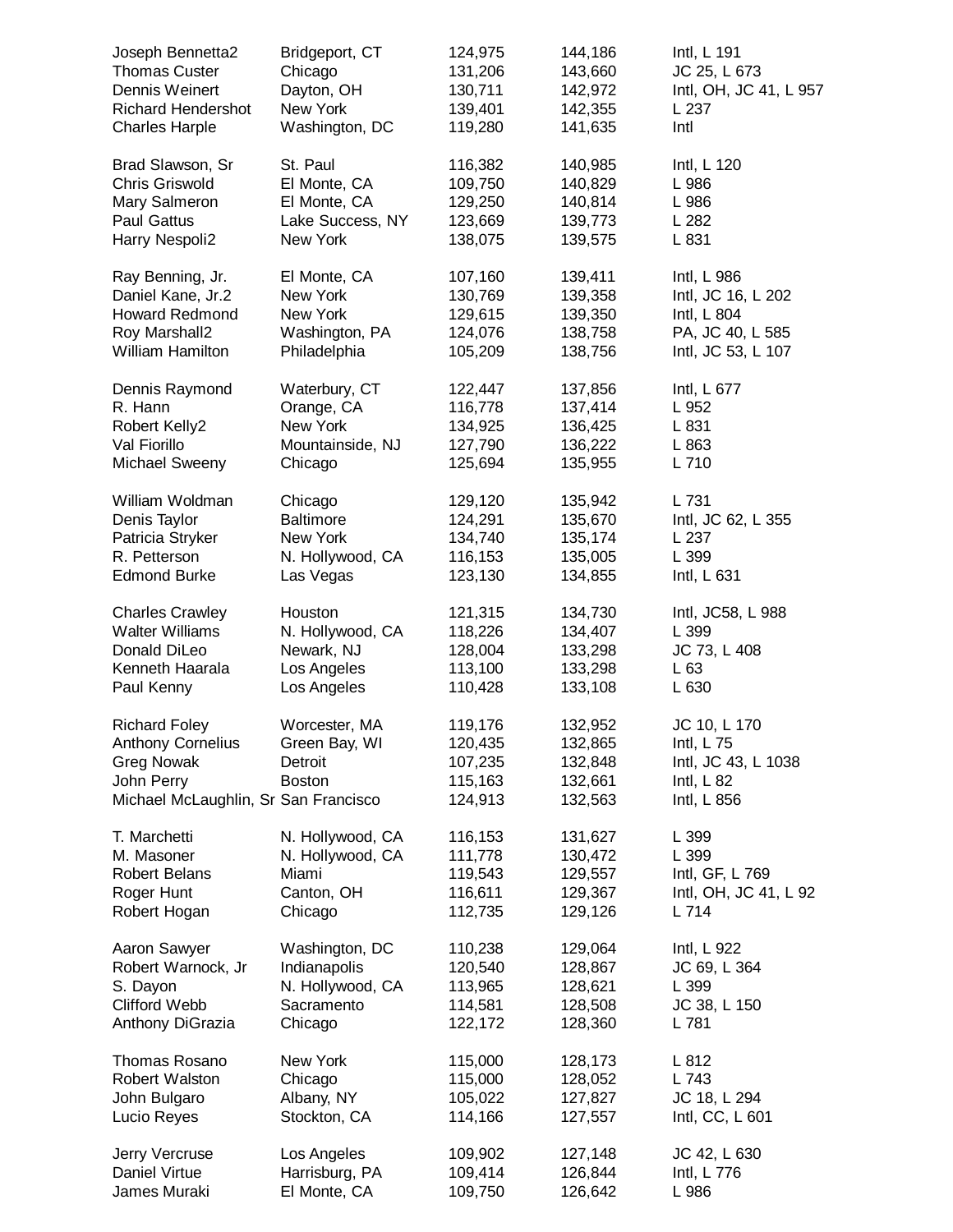| <b>Walter Schuler</b>                                        | Detroit                                                  | 117,450                      | 126,128                       | L 247                                 |
|--------------------------------------------------------------|----------------------------------------------------------|------------------------------|-------------------------------|---------------------------------------|
| Joseph Bairos                                                | East Providence, RI                                      | 109,050                      | 126,112                       | L251                                  |
| Jerry Vincent                                                | Louisville, KY                                           | 118,370                      | 126,056                       | KW, JC 94, L 783                      |
| <b>Gerald Gross</b>                                          | S. Easton, MA                                            | 105,276                      | 125,951                       | JC 10, L 653                          |
| <b>William Lickert</b>                                       | White Oak, PA                                            | 120,542                      | 125,583                       | PA, L 205                             |
| Dennis Hart                                                  | Hayward, CA                                              | 111,880                      | 125,452                       | Intl, $L$ 78                          |
| Paul Luddine                                                 | Lake Success, NY                                         | 107,538                      | 124,998                       | L 282                                 |
| Carl Simpson                                                 | Lexington, KY                                            | 118,159                      | 124,517                       | KW, JC 94, L 651                      |
| <b>Bret Caldwell</b>                                         | Washington, DC                                           | 100,136                      | 124,392                       | Intl                                  |
| Greg Lucidi                                                  | Trenton, NJ                                              | 116,283                      | 124,144                       | JC 73, L 35                           |
| Lamont Byrd                                                  | Washington, DC                                           | 104,666                      | 124,069                       | Intl                                  |
| <b>Thomas Aloisio</b>                                        | Detroit                                                  | 114,750                      | 123,747                       | JC 43, L 247                          |
| Joseph Martucci                                              | Chicago                                                  | 103,953                      | 123,278                       | L 714                                 |
| Kenneth Lange                                                | St. Louis                                                | 103,007                      | 123,233                       | JC 13, L 6                            |
| Joseph Valenti                                               | Detroit                                                  | 122,825                      | 122,970                       | JC 43, L 214                          |
| David Lucas, Jr.East                                         | Hartford                                                 | 106,960                      | 122,779                       | JC 10, L 671                          |
| Steven Vairma                                                | Denver                                                   | 103,631                      | 122,731                       | Intl, JC 3, L 435                     |
| <b>Carl Gentile</b>                                          | Worcester, MA                                            | 109,176                      | 122,709                       | L 170                                 |
| Anthony Pirozzi Lake                                         | Success, NY                                              | 107,538                      | 122,697                       | L 282                                 |
| Earl Baker                                                   | Oroville, CA                                             | 118,637                      | 122,646                       | L 857                                 |
| Gerald Zero                                                  | Chicago                                                  | 109,118                      | 121,943                       | L 705                                 |
| James Minisci                                                | Los Angeles                                              | 115,089                      | 121,538                       | L 578                                 |
| Claude Gray                                                  | Greensboro, NC                                           | 107,852                      | 121,511                       | Intl, JC 9, L 391                     |
| Wendell Shepherd                                             | Lake Success, NY                                         | 107,538                      | 121,267                       | L 282                                 |
| Anthony Donato                                               | New York                                                 | 113,094                      | 120,922                       | L 804                                 |
| <b>Robert Paffenroth</b>                                     | Los Angeles                                              | 103,812                      | 120,912                       | Intl, $L_{63}$                        |
| Ronald Germana                                               | New York                                                 | 120,840                      | 120,878                       | L 237                                 |
| Mark Harrington                                              | <b>Boston</b>                                            | 112,782                      | 120,310                       | Intl, $L$ 25                          |
| Paul Kozicki                                                 | Detroit                                                  | 110,700                      | 120,250                       | L 247                                 |
| Anthony Magrene                                              | New York                                                 | 111,224                      | 120,169                       | L 804                                 |
| Paul Cardullo <sub>2</sub>                                   | Philadelphia                                             | 109,034                      | 120,001                       | GF, JC 53, L 929                      |
| <b>Richard Loy</b>                                           | Norristown, PA                                           | 106,262                      | 119,971                       | L 384                                 |
| Joseph Vitta                                                 | New York                                                 | 105,000                      | 119,970                       | L812                                  |
| <b>Bernard McSorley</b>                                      | New York                                                 | 115,920                      | 119,913                       | L 237                                 |
| Evaristo Pabon, Jr                                           | New York                                                 | 113,9141                     | 19,315                        | L 237                                 |
| James Hogan                                                  | Chicago                                                  | 104,308                      | 119,283                       | L 714                                 |
| Louis Digiampaolo                                            | <b>Boston</b>                                            | 107,766                      | 119,196                       | L <sub>25</sub>                       |
| <b>Robert Gaines</b><br>Carolin Washburn2<br>Robert Gillihan | Norristown, PA<br>Louisville, KY<br>1<br>Kansas City, MO | 106,262<br>16,380<br>101,800 | 118,999<br>118,839<br>118,508 | L 384<br>KW, L 89<br>MK, JC 56, L 541 |
| <b>Robert Keller</b>                                         | Norristown, PA                                           | 108,960                      | 118,460                       | L 384                                 |
| <b>Ritchie Reardon</b>                                       | <b>Boston</b>                                            | 106,386                      | 118,258                       | L <sub>25</sub>                       |
| <b>Francis Connolly</b>                                      | New York                                                 | 108,900                      | 118,189                       | L 817                                 |
| Victor Nuzzolilo                                             | Worcester, MA                                            | 109,175                      | 118,064                       | L 170                                 |
| Donato Dimola                                                | Union, NJ                                                | 108,930                      | 117,817                       | L 97                                  |
| <b>Gerald Ranita</b>                                         | New York                                                 | 108,267                      | 117,561                       | L804                                  |
| Moronke Oshin-Martin                                         | New York                                                 | 117,496                      | 117,496                       | L 237                                 |
| John Murphy                                                  | <b>Boston</b>                                            | 108,403                      | 117,457                       | L <sub>25</sub>                       |
| Jeff Padellaro                                               | Manchester, NH                                           | 104,125                      | 117,282                       | L633                                  |
| Louis Bisignano                                              | Lake Success, NY                                         | 107,538                      | 117,073                       | L 282                                 |
| Michael Haffner                                              | Waukegan, IL                                             | 107,775                      | 117,041                       | L301                                  |
| Michael McGaha                                               | Greensboro, NC                                           | 101,078                      | 116,931                       | Intl, JC 9, L 391                     |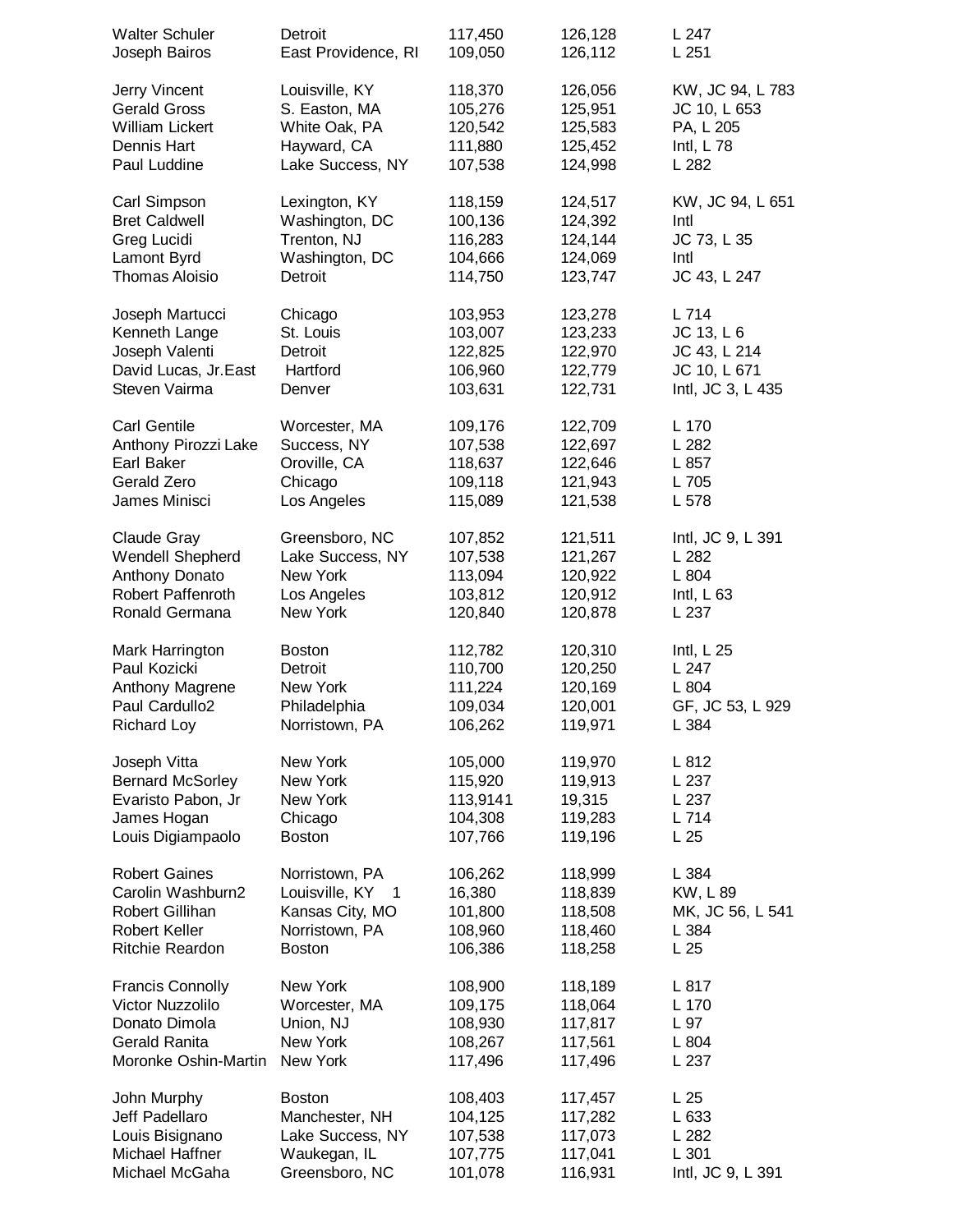| John Millett              | Worcester, MA       | 109,176  | 116,884       | L 170              |
|---------------------------|---------------------|----------|---------------|--------------------|
| <b>Gerard Vezina</b>      | Worcester, MA       | 109,175  | 116,643       | L 170              |
| <b>Thomas Dziedzic</b>    | Buffalo, NY         | 106,437  | 116,324       | Intl, JC 46, L 264 |
| Michael Clark2            | Chester, PA         | 104,358  | 116,311       | Intl, L 312        |
| <b>Patrick Defelice</b>   | New York            | 107,819  | 116,307       | L 804              |
| <b>Matthew Condron</b>    | Norristown, PA      | 107,423  | 116,247       | L 384              |
| George Brier              | Waterbury, CT       | 103,529  | 116,174       | L 677              |
| Joseph Galli              | St. Louis           | 113,801  | 116,142       | MK, JC 13, L 688   |
| <b>Andrew Marshall</b>    | Phoenix             | 106,324  | 116,073       | Intl, L 104        |
| James Tobin               | Sacramento          | 101,133  | 115,954       | L 150              |
| Thomas Sperlazzo          | New York            | 107,575  | 115,769       | L 804              |
| <b>James Peters</b>       | Worcester, MA       | 109,175  | 115,671       | L 170              |
| Dominick Tocco2           | Cleveland           | 103,927  | 115,532OH,    | JC 41, L 416       |
| Dennis Vadini             | Cleveland           | 109,870  | 115,445 Intl, | OH, JC 41, L 52    |
| David McCarthy            | Worcester, MA       | 109,176  | 115,401       | L 170              |
| <b>Charles Leo Deaner</b> | Washington, DC      | 102,330  | 115,207       | Intl               |
| William Leary             | New York            | 105,420  | 115,192       | L 804              |
| Eunice Rodriguez          | New York            | 110,914  | 115,164       | L 237              |
| <b>Clifford Socquet</b>   | Waterbury, CT       | 103,529  | 114,694       | L 677              |
| M. McHugh                 | Orange, CA          | 100,823  | 114,592       | L 952              |
| Frank Maselli             | New Haven, CT       | 108,400  | 114,195       | L 443              |
| Nick Nardi2               | Cleveland           | 105,461  | 114,180       | OH, L 416          |
| Joseph Wojciechowski      | New York            | 105,000  | 114,133       | L 812              |
| Mark Muller2              | Chester, PA         | 106,770  | 114,041       | L 312              |
| Angelo DiPietto2          | New York            | 105,561  | 113,961       | L 831              |
| <b>Charles Easley</b>     | Waukegan, IL        | 101,743  | 113,760       | L301               |
| Lou Mazzei                | Chicago             | 103,851  | 113,588       | L 786              |
| <b>William Buhlert</b>    | New York            | 107,564  | 113,109       | L 804              |
| James Woodward            | Washington, DC      | 111,211  | 113,077       | Intl, L 639        |
| John Gerow                | Union, NJ           | 103,654  | 112,859       | L 97               |
| Jerry Putnam              | Fort Worth, TX      | 107,480  | 112,776       | JC 80, L 997       |
| Frank Narducci            | Philadelphia        | 100,024  | 112,761       | L 837              |
| Sean O'Brien              | <b>Boston</b>       | 110,1921 | 12,375        | L <sub>25</sub>    |
| Kenneth Walker            | Pico Rivera, CA     | 103,261  | 112,163       | L 495              |
| Gary Tiboni               | Cleveland           | 101,900  | 111,516       | L 436              |
| Johnie Brown              | New York            | 108,557  | 111,514       | L804               |
| Thomas Ziembovic          | Detroit             | 103,950  | 111,392       | L 247              |
| <b>Gerald Bartone</b>     | New York            | 100,265  | 111,374       | L 810              |
| Colleen Brady             | <b>Boston</b>       | 105,942  | 111,218       | Intl, $L$ 25       |
| Timothy Lehman2           | Chester, PA         | 101,382  | 111,159 Intl, | L312               |
| Steven Labrie             | East Providence     | 100,463  | 110,977       | L251               |
| <b>James Barnes</b>       | Waukegan, IL        | 104,759  | 110,849       | L301               |
| Frankie Luckett           | Chicago             | 101,087  | 110,757       | L 710              |
| <b>Arthur Parker</b>      | Houston             | 103,877  | 110,546       | JC 58, L 968       |
| Paul Jacobs               | Detroit             | 106,650  | 110,494       | L 247              |
| Colvin Bolton2            | Louisville, KY      | 102,025  | 110,403       | L 89               |
| <b>Keith Clavin</b>       | Kansas City, MO     | 106,089  | 110,390       | MK, JC 56, L 41    |
| John Mahoney              | <b>Boston</b>       | 103,888  | 110,372       | L 379              |
| John Kuziel               | Waugekan, IL        | 101,743  | 110,329       | L301               |
| <b>Blase Messina</b>      | Chicago             | 103,231  | 110,269       | L 710              |
| James Walker              | New York            | 107,147  | 110,182       | L 804              |
| <b>Brian Carroll</b>      | East Providence, RI | 101,032  | 109,670       | L251               |